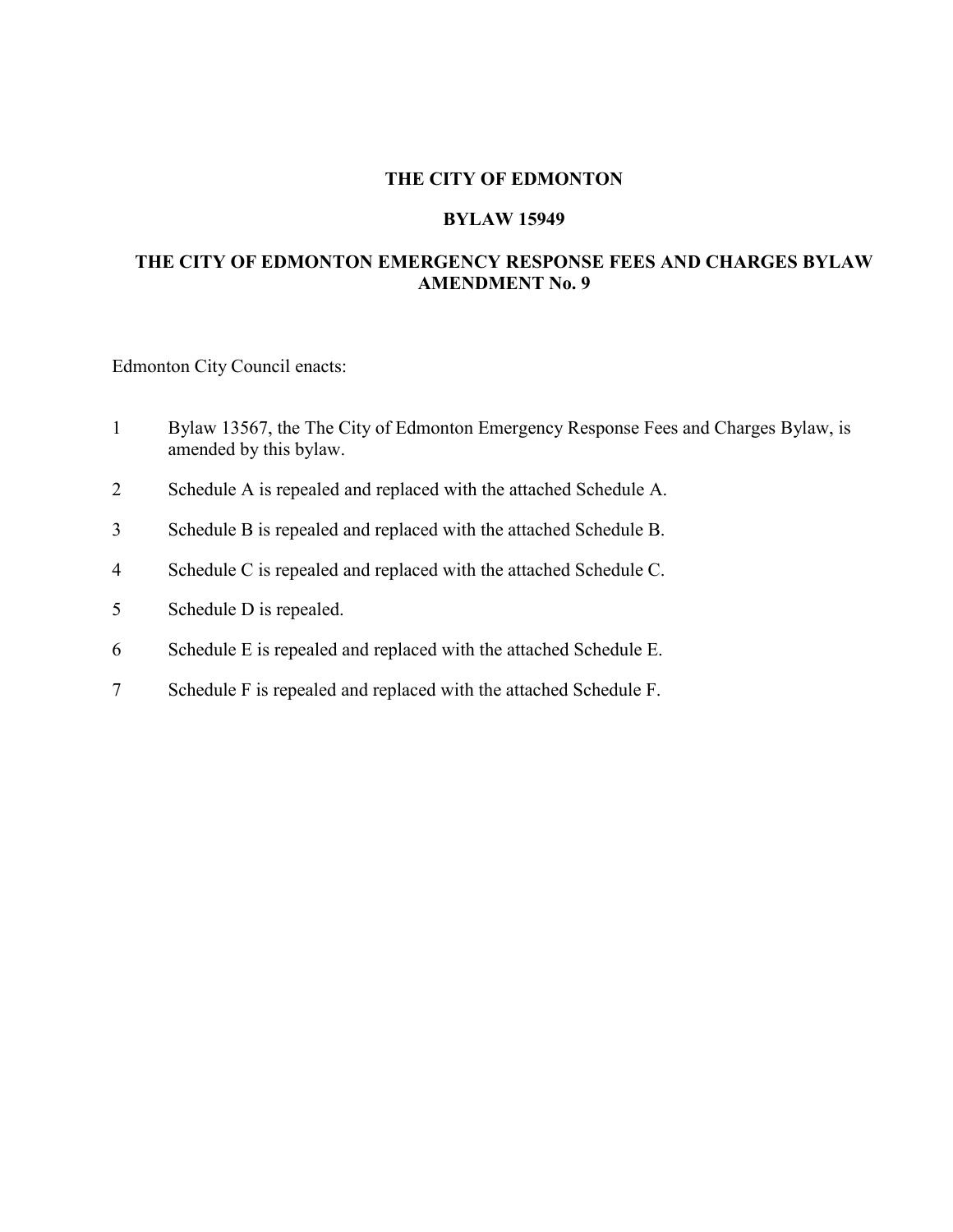8 This bylaw comes into force on January 1, 2012.

Read a first time

Read a second time

Read a third time

SIGNED AND PASSED

THE CITY OF EDMONTON

MAYOR

 $\overline{a}$ 

 $\overline{a}$ CITY CLERK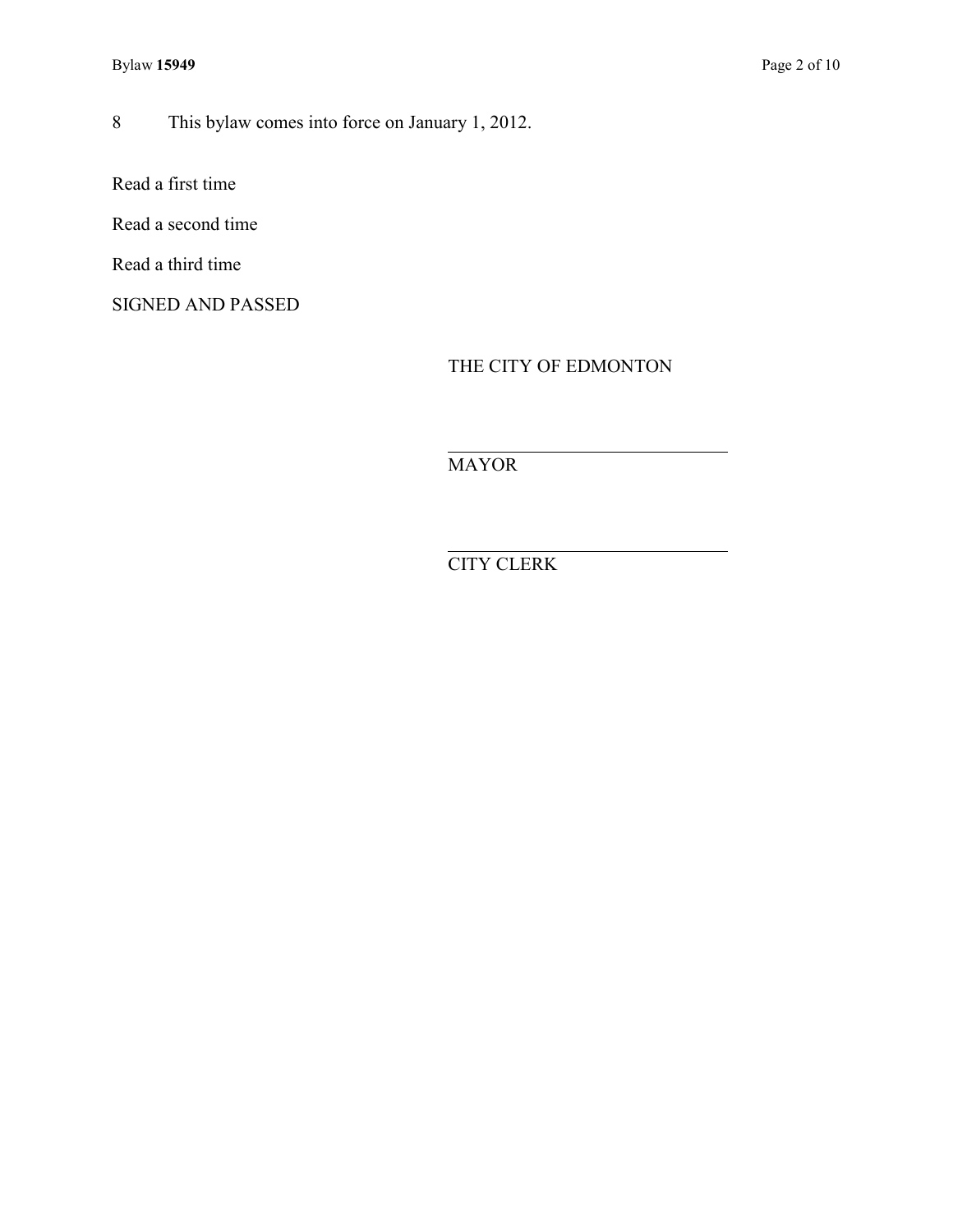## **SCHEDULE A – FIRE INSPECTIONS**

Fire Inspection Services

| a)             | Inspection related to the installation or removal of                 |                |  |
|----------------|----------------------------------------------------------------------|----------------|--|
|                | flammable/combustible fuel tank                                      |                |  |
|                | per Member per hour plus expenses                                    | \$76.00        |  |
| b)             | Fire Rescue Standby Service required as a condition of the           | Charges as per |  |
|                | issuance of the permit or where the Fire Marshal has determined      | Schedule F     |  |
|                | that there is sufficient risk to the safety of people or property to |                |  |
|                | merit on scene Fire Rescue Services                                  |                |  |
| c)             | Plans examining and letter of compliance related to the              | \$190.00       |  |
|                | installation or removal of flammable/combustible fuel tank           |                |  |
| d)             | Occupancy Load Approval                                              | \$123.00       |  |
| e)             | Occupancy Load Certificate Replacement Fee                           | \$63.00        |  |
| f)             | Occupancy Load Calculation                                           | \$123.00       |  |
| g)             | Special Event Food Outlet Inspection*                                | \$123.00       |  |
| h)             | New Business License Approval                                        |                |  |
|                | Low and Moderate Risk                                                | \$60.00        |  |
|                | High and Maximum Risk                                                | \$180.00       |  |
| $\overline{1}$ | Second Re-Inspection of Quality Management Plan occupancy            | \$123.00       |  |
|                | or building                                                          |                |  |
| $\mathbf{J}$   | Requested Inspection                                                 | \$123.00       |  |
| $\bf k)$       | File Search/Summary Report:                                          |                |  |
|                | Search of files related to the history of a particular site or       |                |  |
|                | address:                                                             |                |  |
|                | For the first hour of research                                       |                |  |
|                | Each address                                                         | \$122.00       |  |
|                | *Maximum charge for four (4) addresses per building or               | per address    |  |
|                | building complex                                                     |                |  |
|                | Non-Profit food outlets and/or those food outlets operating at a     |                |  |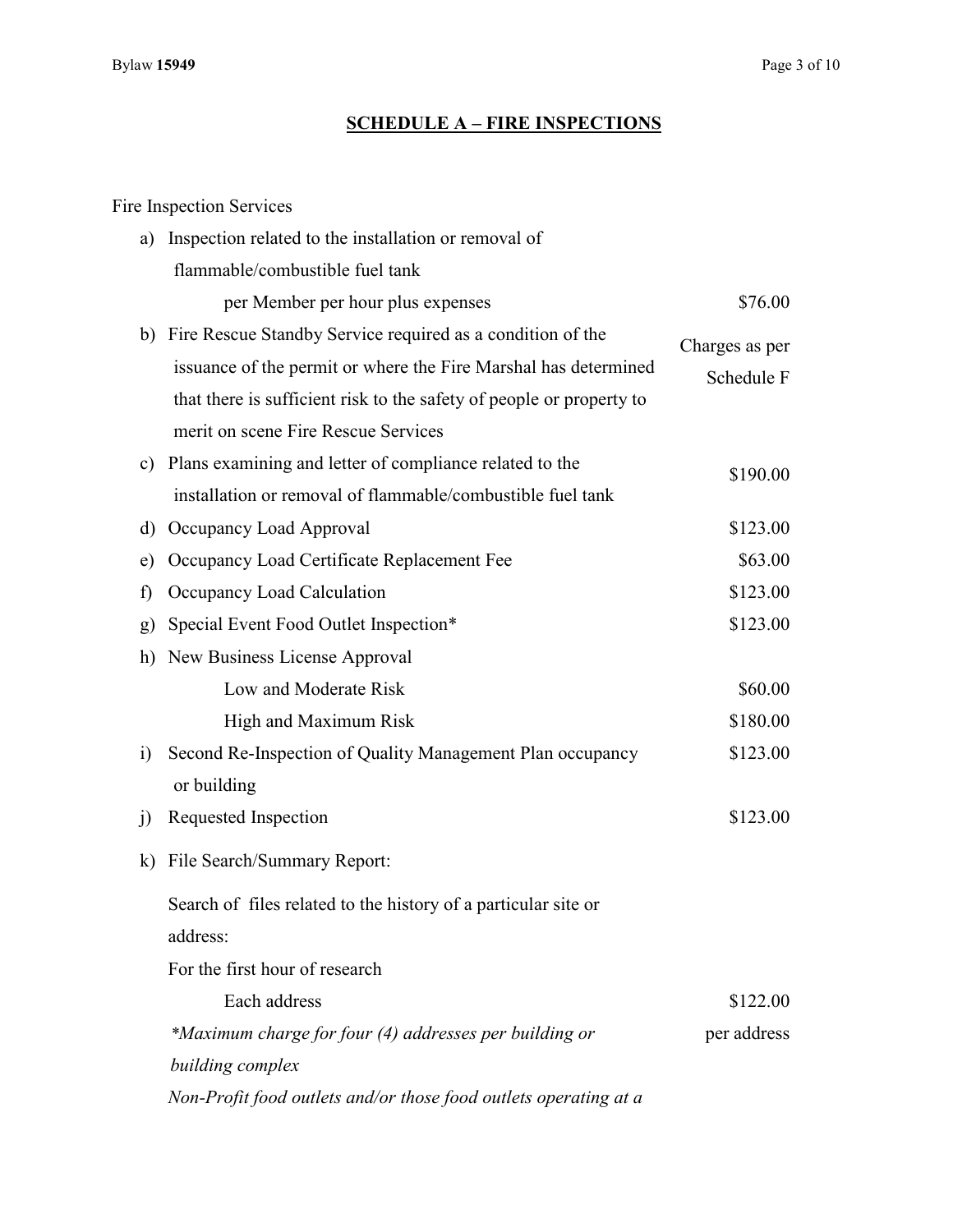*registered not for profit festivals or events will be exempt from the Special Event Food Outlet Inspection fee. In addition inspection fees will be waived for Special Event Food Outlet Inspections at festival or events at the written request of the Civic Events Office.*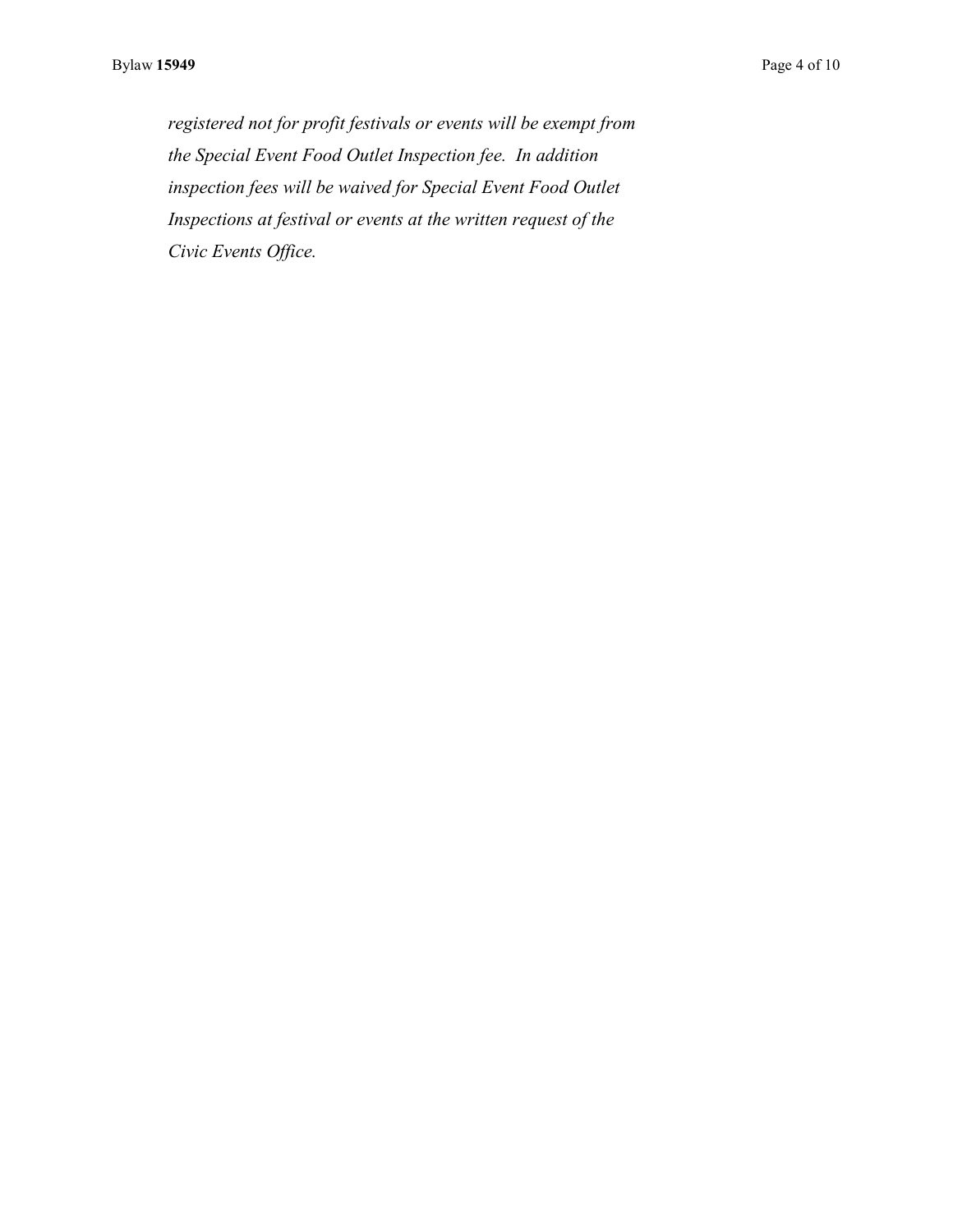## **SCHEDULE B – PERMITS**

| 1. | <b>Transportation of Dangerous Goods Permit</b>              |          |  |
|----|--------------------------------------------------------------|----------|--|
|    | per permit, per vehicle, up to one year                      | \$76.00  |  |
| 2. | Permits related to fireworks and pyrotechnic devices:        |          |  |
|    | a) Permit for the sale of fireworks and pyrotechnic devices: |          |  |
|    | per permit, up to one year;                                  | \$76.00  |  |
|    | b) Permit for high hazard display of fireworks:              |          |  |
|    | per permit, per event;                                       | \$152.00 |  |
|    | c) Permit for the use of pyrotechnic devices:                |          |  |
|    | per permit, per event;                                       | (6.00)   |  |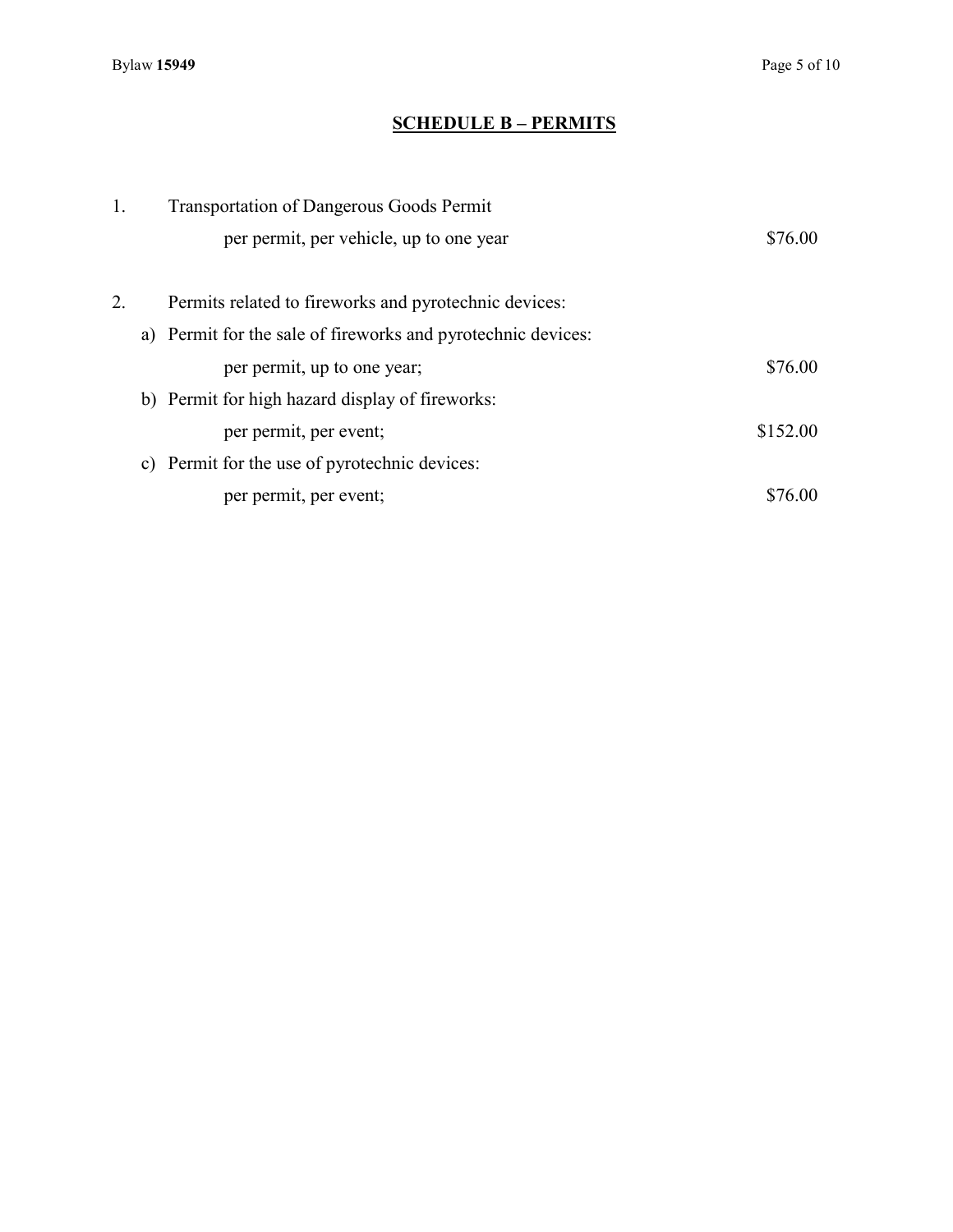## **SCHEDULE C – FIRE RESCUE FEES**

| 1. | Dangerous Goods Incident                                             |                |  |  |
|----|----------------------------------------------------------------------|----------------|--|--|
|    | Dangerous Goods Response that is not a Motor Vehicle Incident        |                |  |  |
|    | Response                                                             |                |  |  |
|    | If the Response is handled and completed by one single<br>$\ddot{1}$ | \$250.00       |  |  |
|    | pumper Apparatus                                                     |                |  |  |
|    | $\overline{ii}$<br>Major Dangerous Goods Response                    | Charges as per |  |  |
|    |                                                                      | Schedule F     |  |  |
| 2. | Fire Rescue Response to False Alarms:                                |                |  |  |
|    | a) For the first response related to malfunctioning Fire Safety      | No Charge      |  |  |
|    | Installations or other safety monitoring devices, at the same        |                |  |  |
|    | premises responded to during each calendar year.                     |                |  |  |
|    | b) second $(2nd)$ response to a False Alarm                          | \$76.00        |  |  |
|    | c) third $(3rd)$ response to a False Alarm                           | \$380.00       |  |  |
|    | d) fourth $(4th)$ and each subsequent response to a False Alarm      | \$758.00       |  |  |
| 3. | Security Alarms routed to Fire Rescue Services                       | \$758.00       |  |  |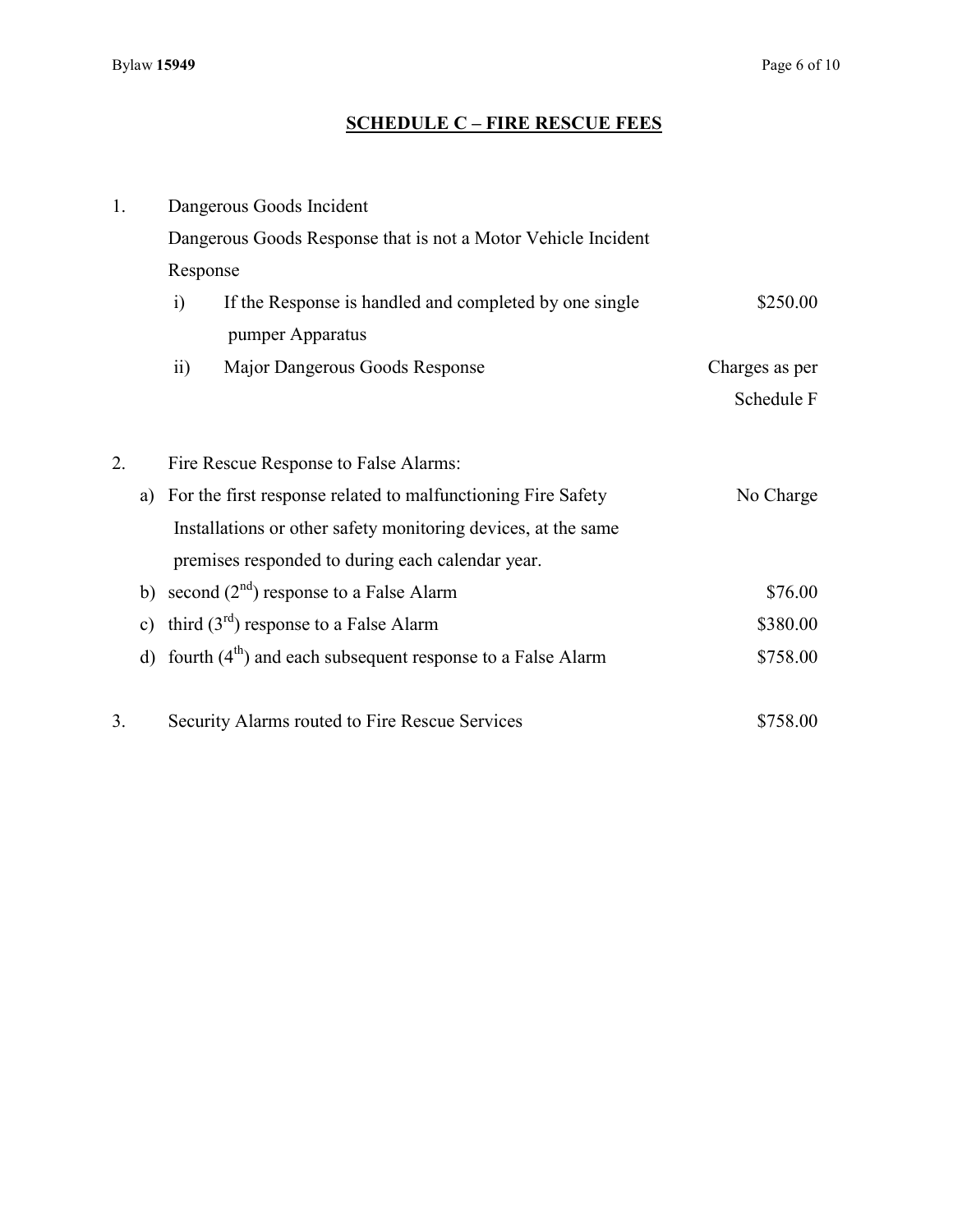# **SCHEDULE D – EMERGENCY MEDICAL SERVICES (REPEALED)**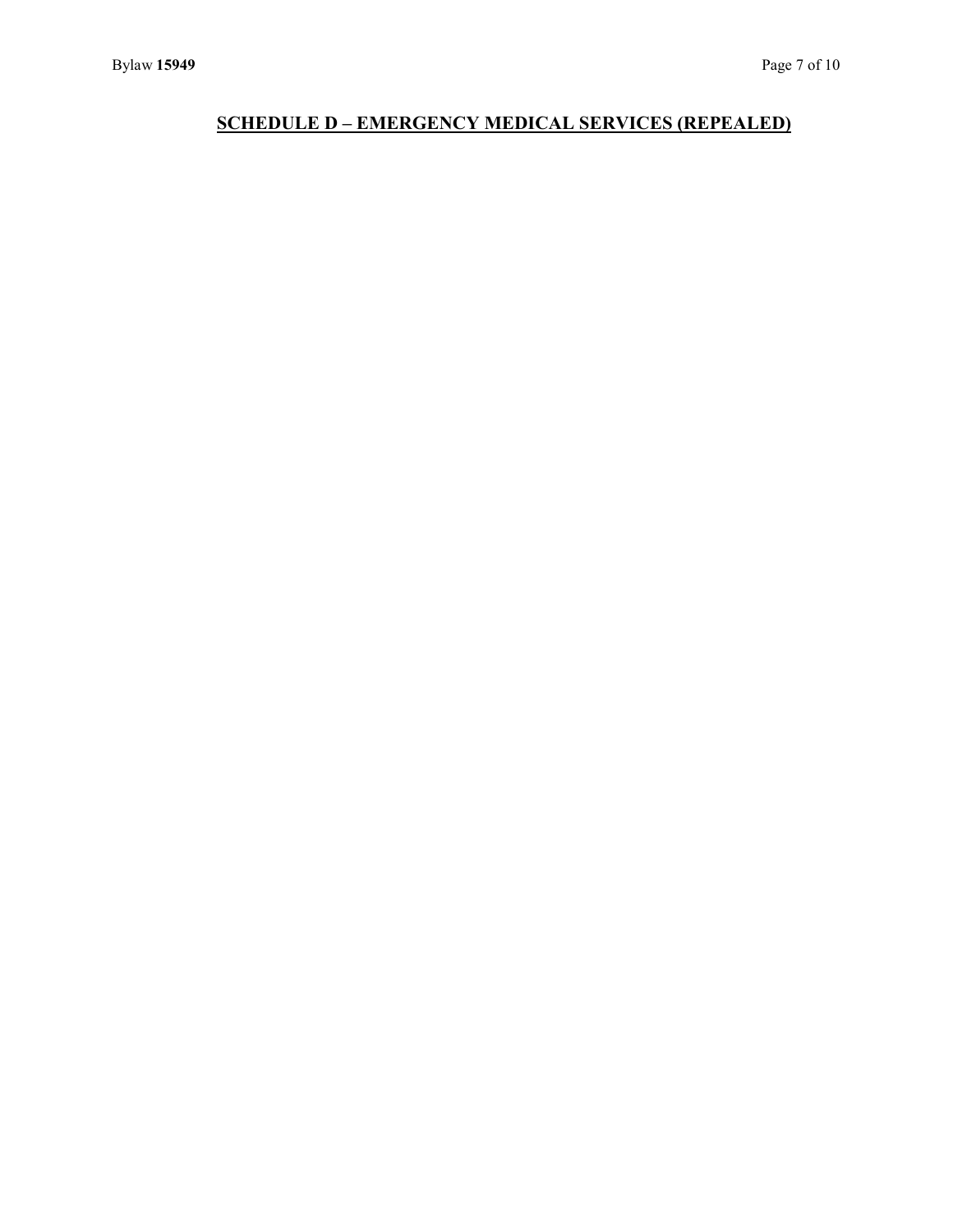## **SCHEDULE E – ADMINISTRATION**

| 1. | Request for the Administrative Service of a Member (including     |                                   |                                                                |          |  |  |
|----|-------------------------------------------------------------------|-----------------------------------|----------------------------------------------------------------|----------|--|--|
|    | Witness Interviews)                                               |                                   |                                                                |          |  |  |
|    |                                                                   |                                   | a) per Member, per hour or portion thereof plus expenses       |          |  |  |
|    |                                                                   |                                   | (2 hour minimum charge)                                        | \$151.00 |  |  |
|    |                                                                   |                                   | b) Plus: thereafter, per Member, per thirty minutes or portion | \$46.00  |  |  |
|    | thereof;                                                          |                                   |                                                                |          |  |  |
|    |                                                                   | c) Plus: actual expenses incurred |                                                                |          |  |  |
|    |                                                                   |                                   |                                                                |          |  |  |
| 2. | Reports                                                           |                                   |                                                                |          |  |  |
|    | a) Requested copies of Fire Rescue Run Reports, Dangerous Goods   |                                   |                                                                |          |  |  |
|    | Reports, Fire Investigation Reports, or Patient Care Reports,     |                                   |                                                                |          |  |  |
|    | related to a specific Incident, including letters of summary and  |                                   |                                                                |          |  |  |
|    | all services associated with providing the requested information: |                                   |                                                                |          |  |  |
|    | $\ddot{i}$                                                        |                                   | per report, up to two hours research and preparation;          | \$75.00  |  |  |
|    | $\overline{ii}$                                                   |                                   | Plus: thereafter, per thirty minutes or portion thereof;       | \$46.00  |  |  |
|    | b) Duplication of photographs:                                    |                                   |                                                                |          |  |  |
|    | i)                                                                |                                   |                                                                |          |  |  |
|    |                                                                   | $\bf{A}$                          | up to 5 photographs;                                           | \$43.00  |  |  |
|    |                                                                   | B)                                | each additional photograph;                                    | \$9.00   |  |  |
|    | $\overline{ii}$                                                   | Digital Photographs               |                                                                |          |  |  |
|    |                                                                   | A)                                | Up to 20 digital photographs                                   | \$55.00  |  |  |
|    |                                                                   | B)                                | Each additional digital photograph                             | \$4.00   |  |  |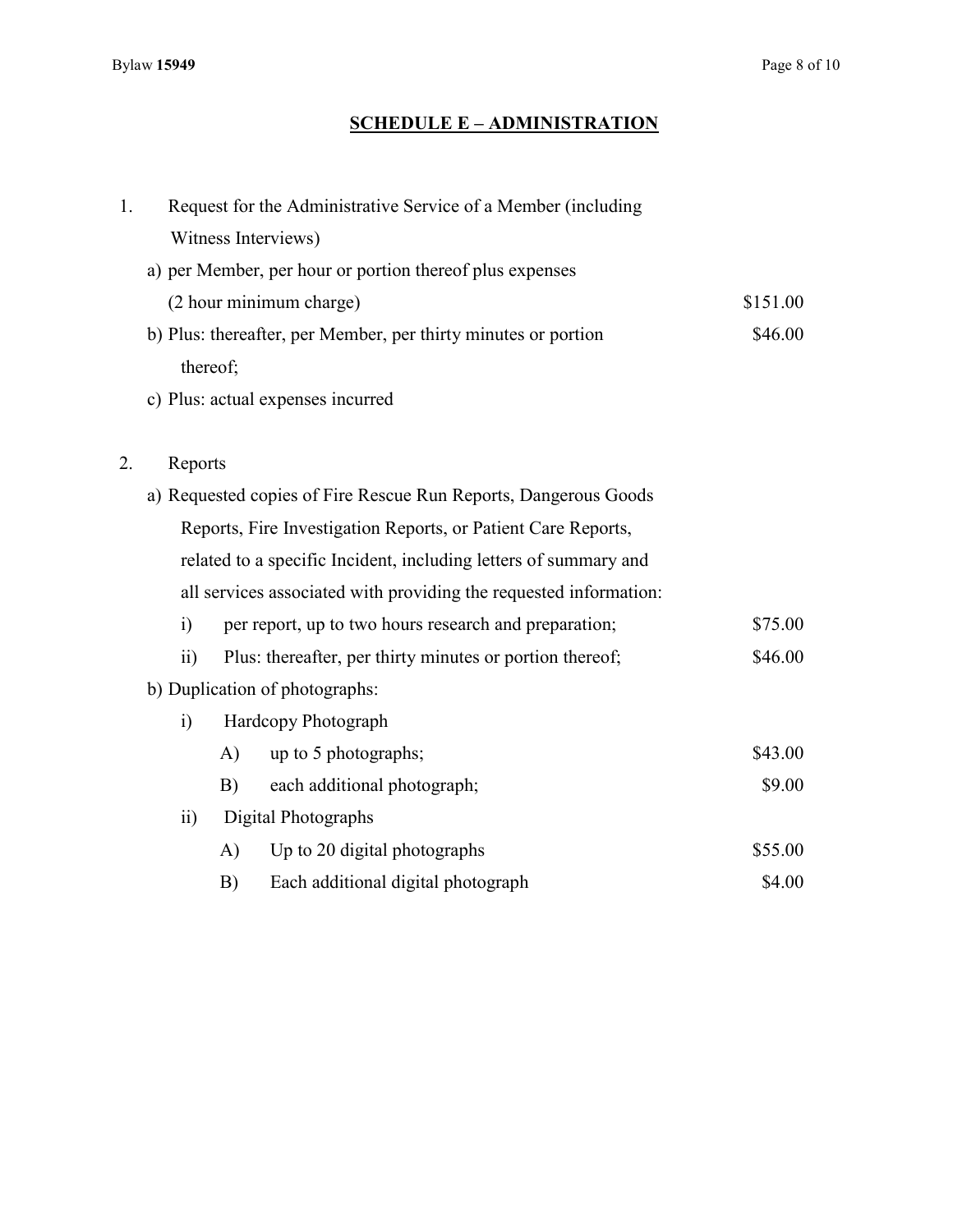# **SCHEDULE F – COST RECOVERY**

| 1. |    | Pumpers, Pump tankers, rescue trucks, aerial trucks, jet boat,       |          |
|----|----|----------------------------------------------------------------------|----------|
|    |    | ambulance bus, air monitoring truck:                                 |          |
|    |    | per Apparatus, per half hour or portion thereof                      | \$379.00 |
| 2. |    | Chiefs' vans/cars, salvage truck, hose tender, fan truck, water      |          |
|    |    | cannon, mobile command, bus, medical support units, Metzler          |          |
|    |    | boat, Zodiac, 4 x 4 mobile pumps, and any other unspecified          |          |
|    |    | Apparatus:                                                           |          |
|    |    | per Apparatus, per half hour or portion thereof,                     | \$192.00 |
| 3. |    | Dangerous Goods Apparatus:                                           |          |
|    | a) | per Apparatus, for the first thirty minutes or portion thereof, plus | \$569.00 |
|    |    | expenses, and a 15% handling charge for all materials and            |          |
|    |    | supplies                                                             |          |
|    |    | b) per Apparatus, for each subsequent thirty minutes or portion      | \$379.00 |
|    |    | thereof, plus expenses, and a 15% handling charge for all            |          |
|    |    | materials and supplies                                               |          |
| 4. |    | Costs related to overtime:                                           |          |
|    |    | per Member, per half hour or portion thereof,                        | \$61.00  |
| 5. |    | Repealed                                                             |          |
| 6. |    | Costs related to dispatch, monitoring and response management:       |          |
|    |    | per Member, per half hour or portion thereof,                        | \$40.00  |
| 7. |    | Costs related to the Fire Investigation                              |          |
|    |    | per Member, per half hour or portion thereof, plus expenses          | \$40.00  |